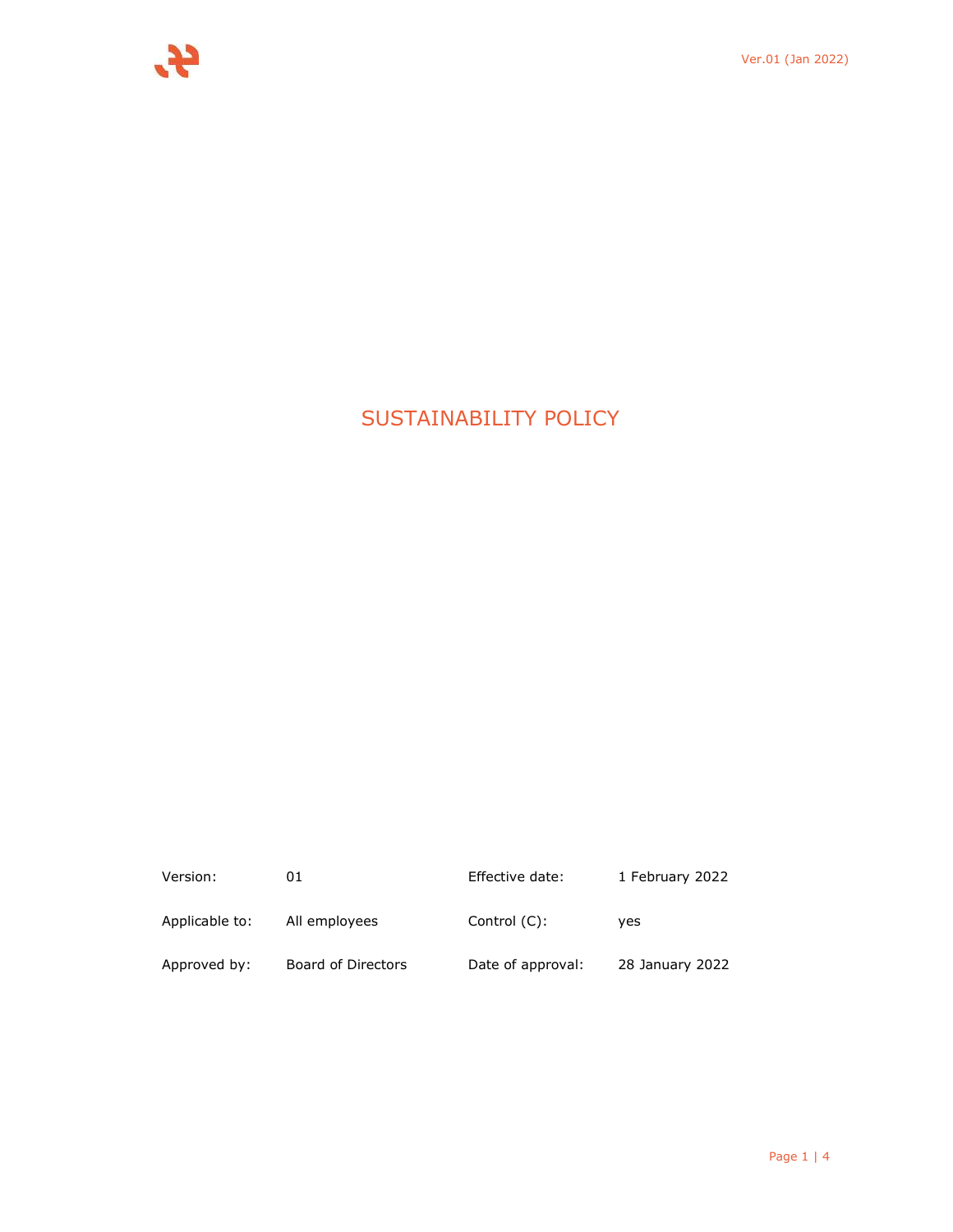## **Introduction and Purpose**

Elementum Energy Group ("Elementum" or "Company") commits to powering a transition to a carbon-free society with affordable, reliable, sustainable and modern energy and ensuring that our environmental, societal, economic and governance decisions benefit future generations.

We believe that fulfilling our commitments helps to address the global challenges and achieve the UN Sustainable Development Goals (SDGs).

Elementum embeds the SDGs in its business strategy with SDG 7 Clean Energy and SDG 13 Climate Action as our key goals.

The Policy sets out general principles to ensure that all of Elementum's corporate activities are carried out in a sustainable way, contributing to the achievement of the SDGs, and rejecting actions that contradict or hinder them.

The general principles and set forth in this Policy are further developed and specified in specific environmental, social and corporate governance policies.

#### **Scope**

This Policy applies to all employees of Elementum, regardless of their department and the position they hold and outsourcing staff.

Where Elementum participates in existing joint ventures as a non-controlling shareholder, the other shareholder(s) shall be made specifically aware about the significance to Elementum of this policy and shall be encouraged to apply the same policy or a similar standard to the joint venture.

For contemplated new minority joint venture cooperations, Elementum shall strive to commit the other shareholder(s) to adopt the policy or a similar standard for the joint venture.

#### **Policy Statements**

1. ENVIRONMENTAL SUSTAINABILITY

We founded our business on the sustainability of renewables and our dedication to the idea that clean energy will ultimately cover the energy demand of the vast majority of communities and industries around the world.

Promoting access to affordable, reliable, sustainable energy, we actively contribute to combating climate change and power the transition towards a low-emissions future.

We limit our environmental impact and minimize  $CO<sub>2</sub>$  emissions through the effective resource management, control of air emissions, wastewater discharges, and soil protection at all stages of our operations.

We adhere to the principles of minimizing waste generation, recycling and reuse.

We commit to protecting the ecosystems, avoiding, and minimising or restoring biodiversity loss.

2. SOCIAL SUSTAINIABILITY

Elementum believes that human life has intrinsic value and states that safety, health and wellbeing of our employees, community members or any other people with which we interact is an inviolable principle of our company.

We state that fair wages, decent, safe, transparent and predictable working conditions, work-life balance, non-discrimination and protection from harassment and violence at work are core elements of the employment relationship.

We commit to building strong bonds with the communities where we operate, taking in consideration their viewpoints and expectations regarding significant potential issues, favouring their social and economic growth.

3. BUSINESS SUSTAINABILITY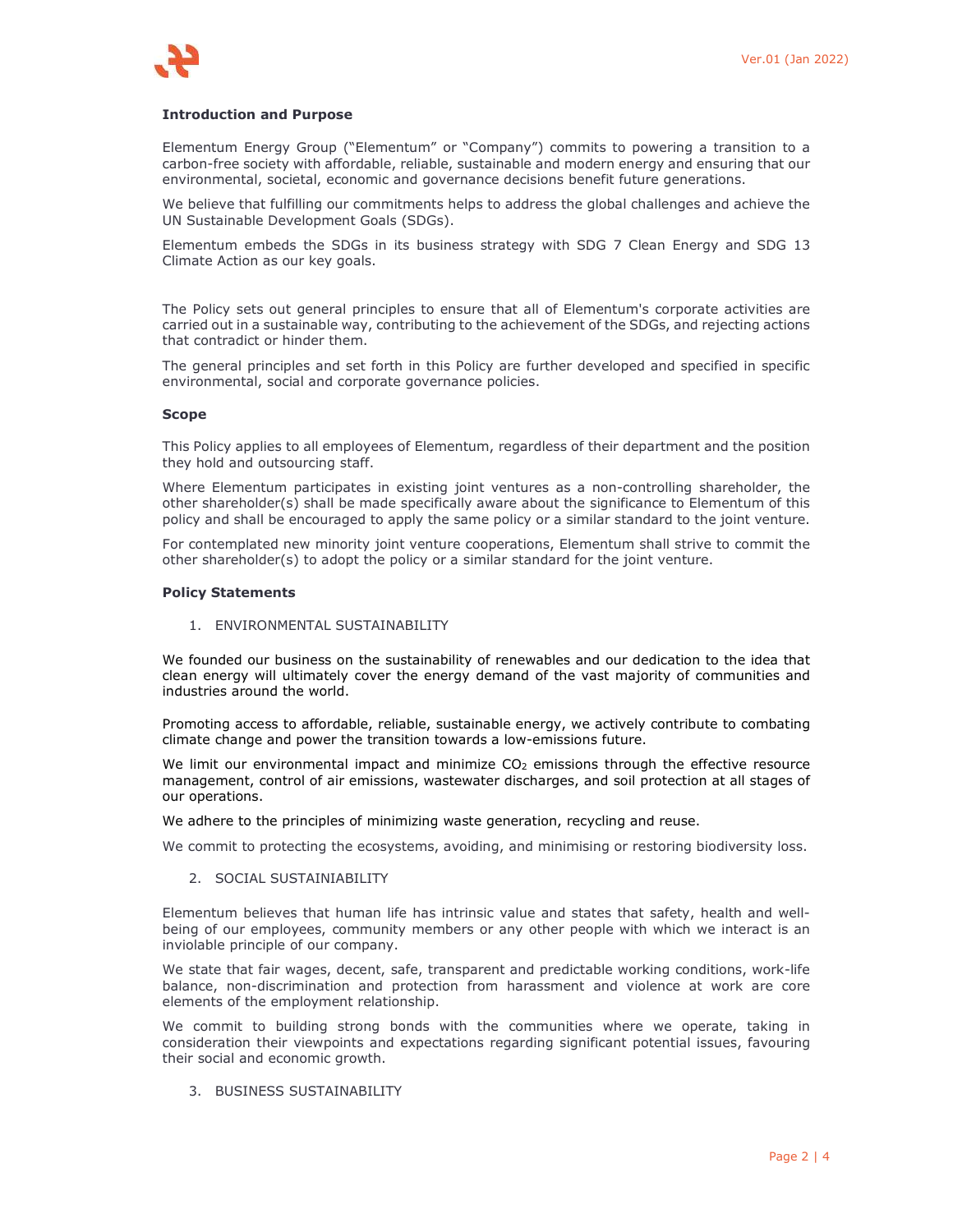

Elementum works against corruption in all forms, including extortion and bribery.

Elementum selects supply partners who demonstrate a commitment to continuous improvement in resource and waste management, pollution prevention, health, safety and working conditions that meets or exceeds our requirements.

Elementum believes that the taxes we pay is our obligatory contribution to the funding of social well-being and we are committed to the application of good tax practices and ensuring compliance with all applicable tax laws and regulations.

4. REPORTING

We are committed to reporting on our sustainable development policies, goals and progress, reaching for the best practices to continually improve our sustainability performance and contribute to a more sustainable future.

This Policy meets the requirements of:

- International Finance Corporation's Performance Standards (2012),
- The International Bill of Human Rights and IFC Sustainability Framework (2011),
- Environmental and Social Policy of European Bank for Reconstruction and Development (2019),
- UN Sustainable Development Goals
- and the requirements of national legislations.

Members of Elementum Energy Group include:

Elementum Energy Limited;

Subsidiaries of Elementum Energy Limited.

**Body/Function/Individuals Roles and Responsibilities**

| Board of Directors                                         | Approves the policy.                                                                                                                                                                                                      |
|------------------------------------------------------------|---------------------------------------------------------------------------------------------------------------------------------------------------------------------------------------------------------------------------|
| Chief Operating Officer                                    | Policy Owner: owns, endorses and ensures the implementation<br>of the policy.<br>Advises on policy content, and ensures relevant and correct<br>communication of policy efforts to internal and external<br>stakeholders. |
| Management, employees and<br>contract workers of Elementum | Responsible for adhering to this policy. Comply with the letter<br>and spirit of the policy. Engage and take responsibility for<br>ensuring that all initiatives are developed in line with the policy.                   |

## **Deviations**

No exemptions from this policy can be granted unless there are exceptional circumstances or the policy is obviously not applicable. All requests for exemptions must be made in writing to the policy owner. The policy owner must assess and decide on each request individually. Exemptions must be duly logged and documented.

## **Policy Revision**

This policy must be regularly reviewed in order to ensure its continued adequacy and relevance. It may be amended at any time with the approval of Board of Directors. In the event of any discrepancies between the English version of this policy and a translated version, the English version will prevail.

## **Associated Policies and Procedures**

- Climate Change Policy;
- Human Recourses Policy:
- Involuntary Resettlement Policy;